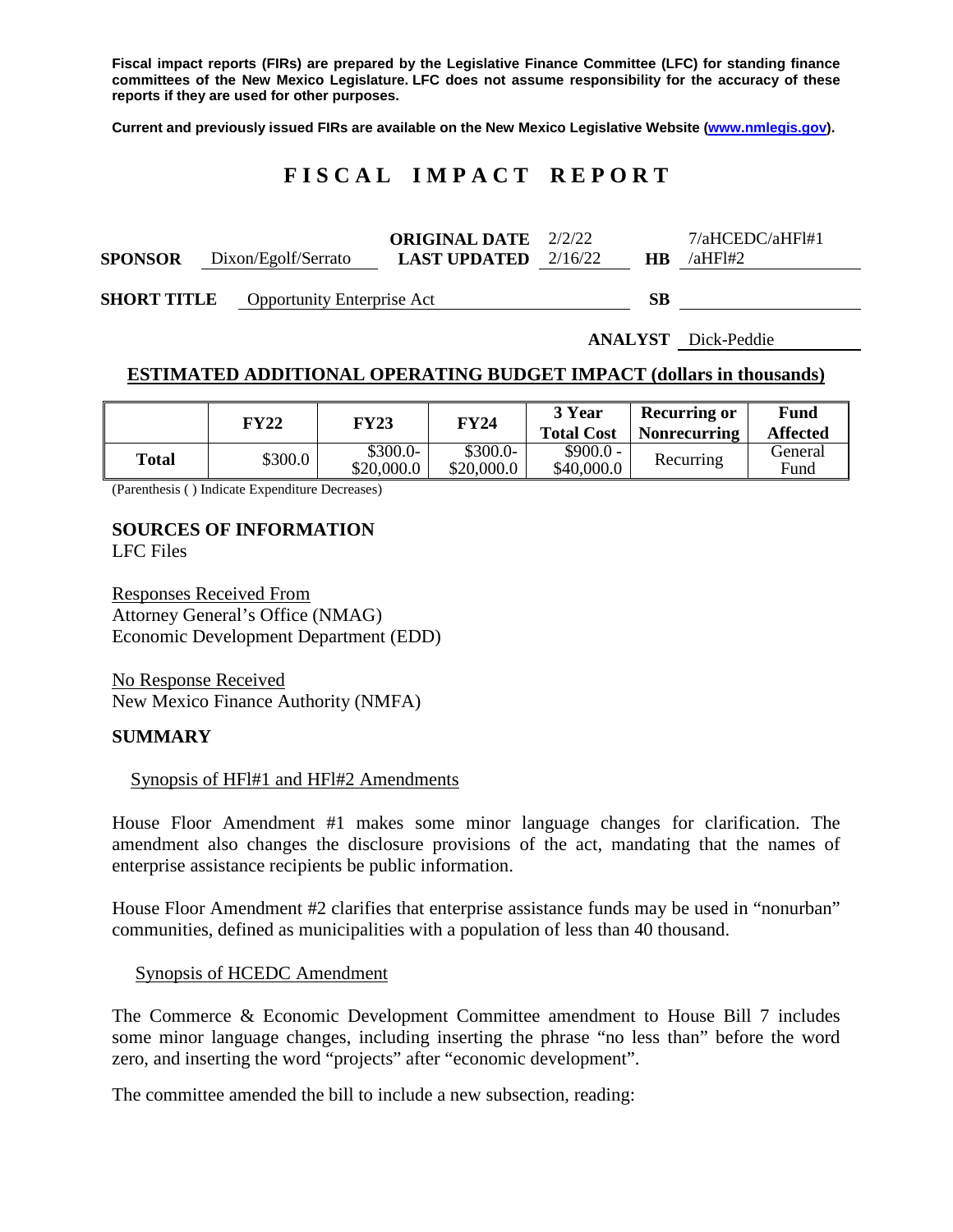### **House Bill 7/aHDEDC/aHFl#1/aHFl#2 – Page 2**

The authority may provide a guarantee to a federally insured financial institution on behalf of a person who would otherwise be eligible as an opportunity enterprise partner; provided that the proceeds of any guaranteed loan are used for an enterprise development project. A guarantee pursuant to this subsection shall be provided subject to terms approved by the board.

The new subsection gives the newly created board more power, but does not significantly impact the fiscal impact of the bill.

# Synopsis of Original Bill

House Bill 7, the Opportunity Enterprise Act, creates the opportunity enterprise review board that would work in conjunction with the New Mexico Finance Authority (NMFA) and the Economic Development Department (EDD) to provide financing, leases, loans, and revolving funds to applicants who qualify.

Section 1 of the Bill entitles the act.

Section 2 of the Bill provides definitions necessary for the operation of the act.

Section 3 outlines the powers and duties of NMFA, including acquiring title or other interest in enterprise development projects, provide financing, entering into contracts, make loans, and collect costs, fees, payments, principal and interest for the same; dispose of property; take legal action; enter into joint powers agreements; adopt rules; and enter into opt-in agreements.

Section 4 of the Bill outlines the powers and duties of EDD, including coordinating with the Board to recommend projects for enterprise assistance and enter into opt-in agreements.

Section 5 creates the Board and details the membership and the terms of Board members.

Section 6 outlines the powers of the Board and directs the Board and the EDD to work together to provide outreach, evaluate partners and projects, and obtain input.

Section 7 directs the Board to engage in rulemaking activities in order to carry out the provisions of the act.

Section 8 describes the general requirements for applications and contracts for enterprise assistance, directs NMFA and EDD to work together to make the applications available, and directs that contracts shall only be made if the requirements of the act are met. Applications shall include:

- Scope and plans of the enterprise development project
- Will create or expand economic development opportunities within the state
- Comply with state and federal laws
- Provide evidence that financing is unavailable or insufficient

Section 9 of the Bill describes how to conduct opportunity enterprise financing.

Section 10 describes how to conduct opportunity enterprise leases.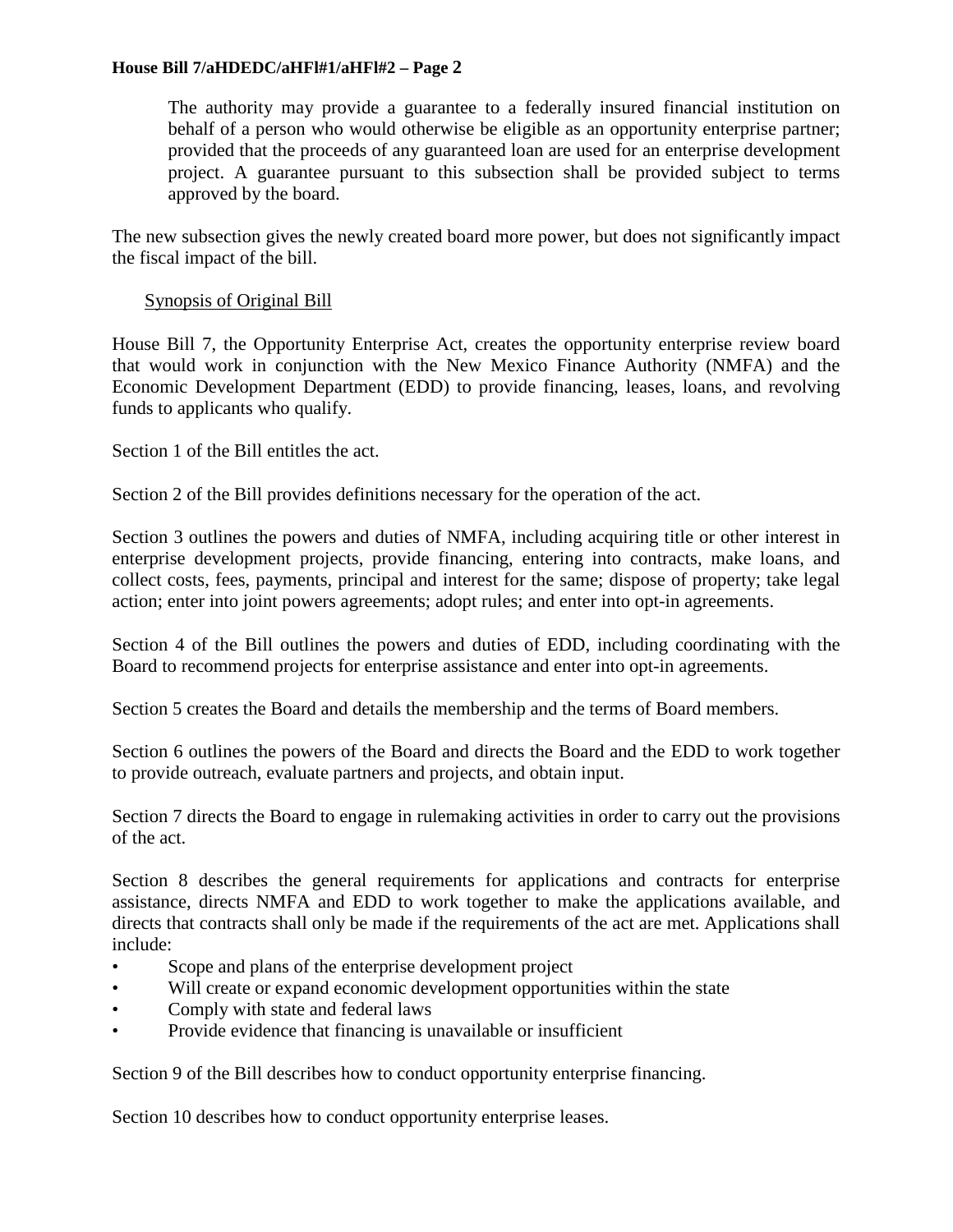# **House Bill 7/aHDEDC/aHFl#1/aHFl#2 – Page 3**

Section 11 describes how to manage opportunity enterprise loans.

Section 12 describes the opportunity enterprise revolving funds and how the funds may be used.

House Bill 7 creates a revolving fund. The fund will consist of appropriations, distributions, transfers as well as the income from rents, leases, and income form the investments of the fund. The monies in the fund will not revert unless the amount in the fund exceeds the annual average over the past five years by 6 percent. Any amount over the 6 percent will transfer to the general fund. NMFA will administer the fund.

Section 13 discusses how to manage excess revenue.

Section 14 requires annual reports beginning in 2023 and details what the reports need to include.

Section 15 describes how to handle conflicts of interest and provides for penalties for knowingly participating in a conflict of interest or failing to disclose one.

The effective date of the bill is July 1, 2022.

# **FISCAL IMPLICATIONS**

The bill does not appear to contain an appropriation. NMFA was unable to submit agency analysis at the time this FIR was published, and it is unclear if managing the Opportunity Enterprise Act and board would require additional resources for NMFA. HB7 creates a board, but compensation for the board is unclear.

The estimated additional operating budget table reflects \$300 thousand to \$20 million annual fiscal impact, assuming at a minimum some monies for the board would be necessary, and at a maximum the revolving fund would require appropriations. This analysis uses appropriations made to the local economic development act fund (LEDA), which makes similar awards, to assume appropriations to the revolving fund.

The General Appropriations Act (GAA) includes a total of \$40 million for business space development and research and development for the Economic Development Department.

This bill creates a new fund and provides for continuing appropriations. The LFC has concerns with including continuing appropriation language in the statutory provisions for newly created funds, as earmarking reduces the ability of the Legislature to establish spending priorities.

# **SIGNIFICANT ISSUES**

The Economic Development Department submitted several concerns with the provisions of the bill:

New Mexico often faces infrastructure challenges when competing with other states for business relocation and expansion projects, and that includes a lack of available buildings for many of these projects. However, creating spec buildings also adds risk that future projects to occupy these buildings and create jobs may or may not materialize.

The bill combines some aspects of various programs already offered by separate agencies and departments, such as EDD's Local Economic Development Act (LEDA) funding and